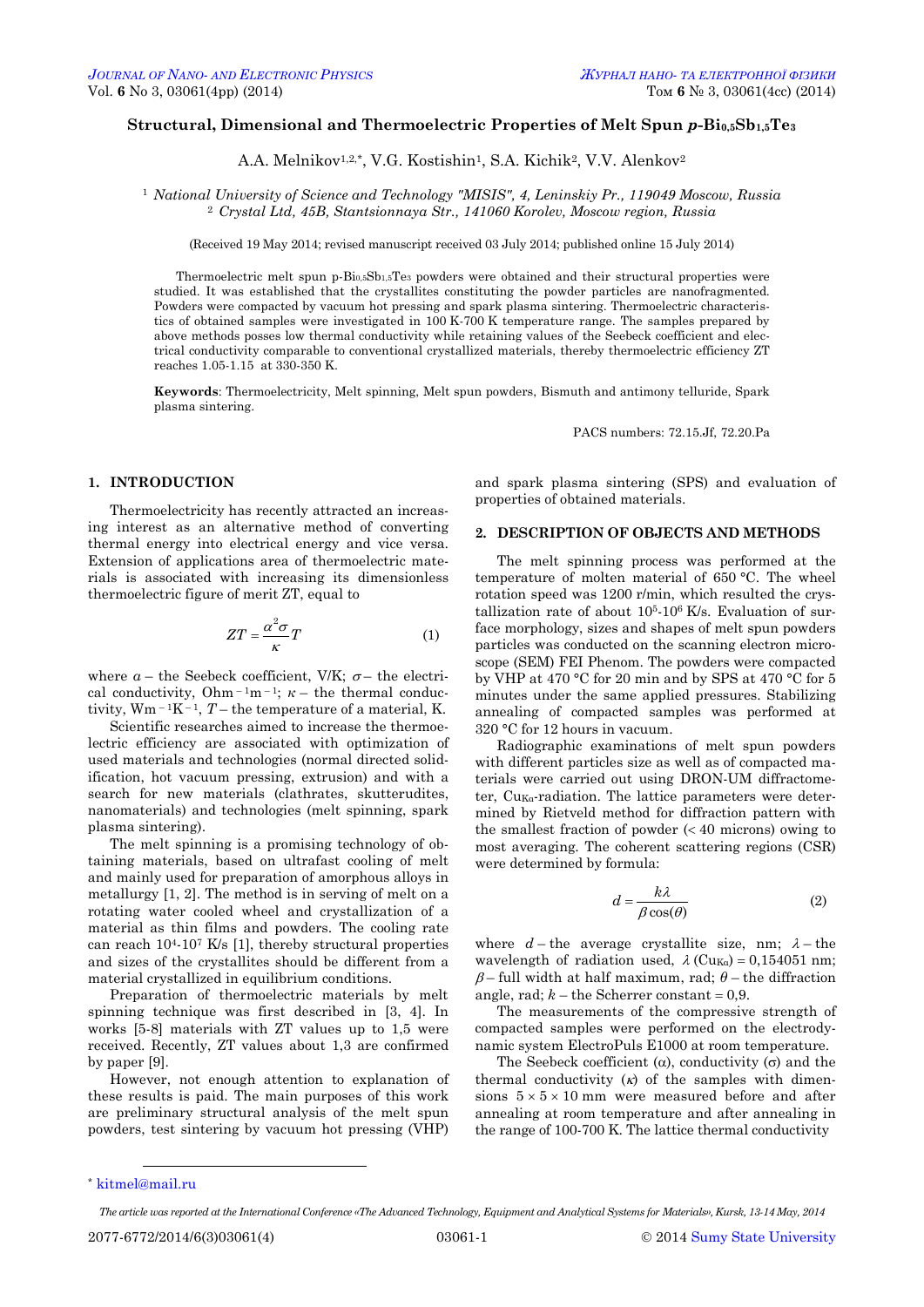

**Fig. 1** – SEM images of melt spun p-Bi0,5Sb1,5Te<sup>3</sup> particles

component was determined as  $\kappa_p = \kappa - \kappa_{el}$ , where the electron thermal conductivity component  $\kappa_{el} = A \sigma T$ , where *A* is the Lorenz number.

Thermoelectric efficiency of materials ZT was calculated using formula (1).

# **3. RESULTS AND DISCUSSION**

SEM images of melt spun Bi0,5Sb1,5Te<sup>3</sup> particles are shown at Fig. 1. Most of the particles have the shape of flat plates with size ranging from tens to hundreds of microns and thickness from ones to tens of microns; the smaller particles have a bulk form (Fig. 1a).

Flat sides of particles are parallel to cooled planes of the wheel. Their surface could be completely filled with material (Fig. 1d) or with presence of gaps between crystallites (Fig. 1b, c). Such a difference in forms of surfaces of same particles is explained with peculiarity of crystallization during the melt spinning process. Af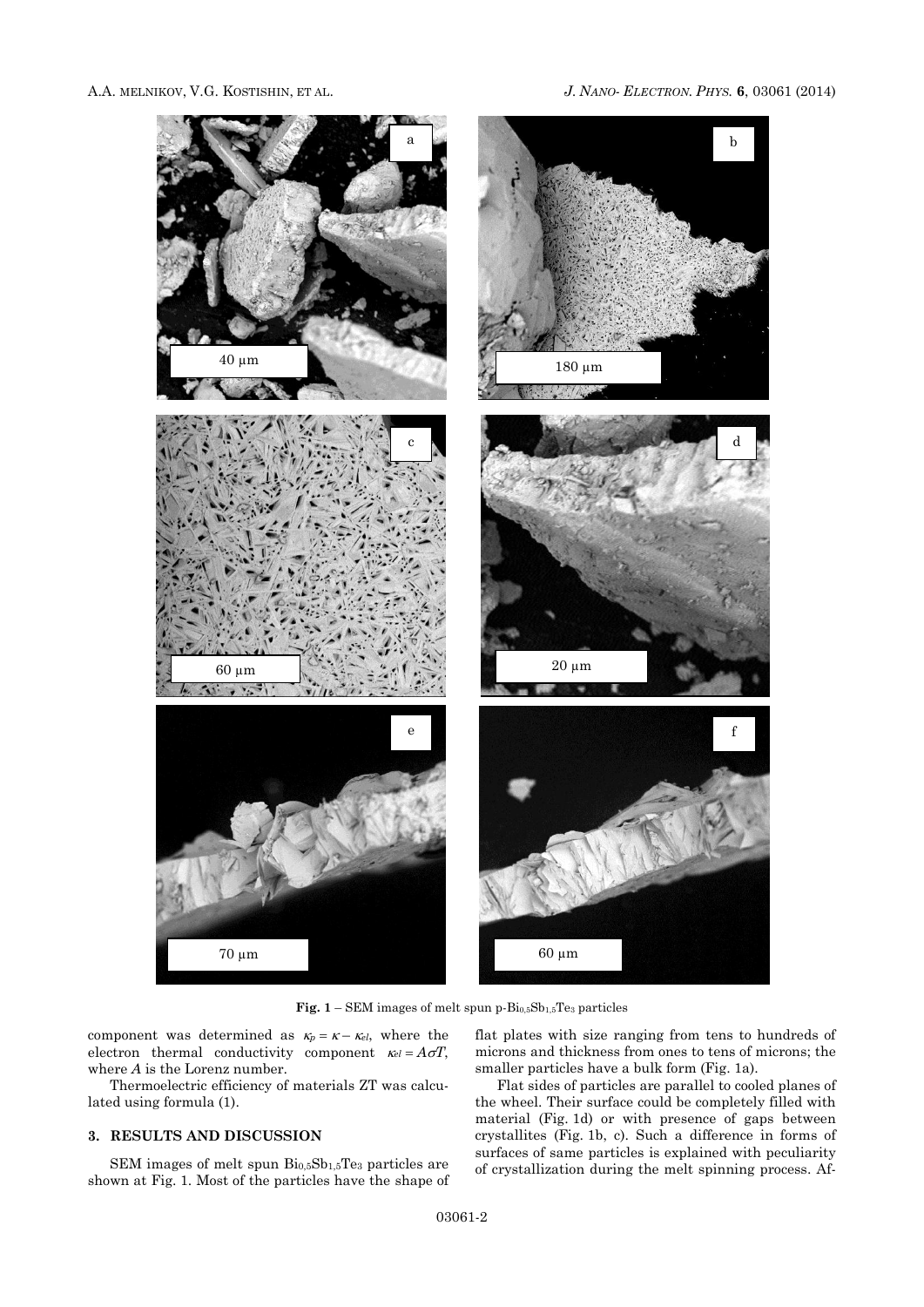STRUCTURAL, DIMENSIONAL AND THERMOELECTRIC PROPERTIES… *J. NANO- ELECTRON. PHYS.* **[6](#page-0-2)**, [03061](#page-0-2) [\(2014\)](#page-0-2)

ter a contact with the cooled wheel the melt begin to crystallize at each point of contact, forming a continuous surface, completely filled with the material. Then, due to the high crystallization speed and the growth anisotropy in bismuth and antimony chalcogenides the material crystallizes along predominant crystallographic directions only, resulting submicron crystallites in forms of plates or polygons with gaps between them observed on the surface (1b, c).

SEM images captured in a perpendicular direction (Fig. 1e,f) give an indication of the layered structure of melt spun particles. Particle consist of plural not strictly oriented crystallites in form of flakes with thickness ranging from tens of nanometers to several microns.

X-ray diffraction patterns of powders with different size are shown in Fig. 2. Notated size is the larger linear size of a particle. The 2*θ*-angles of main reflection peaks of the powders patterns correspond with peaks of  $\text{Bi}_{0.5}\text{Sb}_{1.5}\text{Te}_{3}$  crystallized under equilibrium conditions, what indicates the identity of the crystal structure; crystallographic group –  $R\overline{3}m$ . A slight discrepancy in the intensities of peaks with reference Bi0,5Sb1,5Te<sup>3</sup> is associated with partial texturing during measurements, especially for powders with larger fractions. The identity of the crystal structure suggests that the flake-crystallites formed a powder particle are the sets of alternating monolayers of atoms –Te(1)–Bi,Sb–Te(2)–Bi,Sb–Te(1)–, as in crystallized under equilibrium conditions  $Bi_{0.5}Sb_{1.5}Te_3$  [10]. Exfoliations along cleavage planes, probably also mainly take place between adjacent layers of atoms Te(1) due to lowest binding energy. Thus, we can conclude that the structure of melt spun particles differs from the structure of normally crystallized materials in orientations of crystallographic planes, surface morphology and dimensions and shapes of the crystallites.



**Fig.**  $2 - \text{XRD}$  patterns of melt spun p- $Bi_{0.5}Sb_{1.5}Te_3$  powders with different size

Cell parameters of melt spun  $\rm{Bi}_{0.5}Sb_{1.5}Te_3$  particles were determined by Rietveld method and amounted to:  $a = 4.39592 \text{ Å}$ ,  $a = 30.51287 \text{ Å}$ .

CSD sizes of powders of different fractions are presented in Table 1. Since the sizes of CSD are established orders of tens of nanometers, there is an evidence of nanofragmentation of crystallites, presence of defects and twinning.

**Table 1** – CSD sizes of melt spun p-Bi0,5Sb1,5Te<sup>3</sup> particles

| Particle size, um | < 40 | 40-94 | 94-315 | 315-500 |
|-------------------|------|-------|--------|---------|
| $CSD$ size, nm    | 37.4 |       |        |         |

Melt spun powders with size of 40-94 microns were compacted by VHP and SPS. Diffraction patterns of VHP samples taken from faces perpendicular and parallel to the pressure application axis are shown in Fig. 3. An increase in intensity of [110] reflection is observed in diffraction pattern taken from the side face parallel to the pressing axis, and increase in [003] reflection is observed in pattern taken from the end face perpendicular to the pressing axis. Thus, a partial axial texture [001] directed along the pressure axis is potentially able to be formed during the melt spun powders compacting, what can be related to laying texturing and an effect of deformation processes. A more detailed studying of texture formation during melt spun powders comacting is proposed for further researches.



**Fig.**  $3 - \text{XRD}$  patterns of melt spun p- $\text{Bi}_{0.5}\text{Sb}_{1.5}\text{Te}_{3}$  compacted by VHP

Mechanical compressive strength of compacted melt spun material amounted  $65 - 75$  MPa, which is slightly above the average compressive strength of hot-pressed mechanically divided powders – 55-60 MPa [11]. These properties indicate applicability of the material for manufacturing of thermoelements and microthermoelements for Peltier modules.

Thermoelectric characteristics at 27 °C of compacted melt spun powders before and after 12 hours annealing are represented in table 2. After annealing the thermoelectric efficiency Z increased for hot-pressed sample, but reduced for SPS sample, what can be explained by different structural and dimensional changes during the annealing process.

Temperature dependencies of thermoelectric characteristics of annealed samples in a direction perpendicular to the pressure axis are shown in Fig. 4. Observed values of thermal conductivity are of 10-30 % below